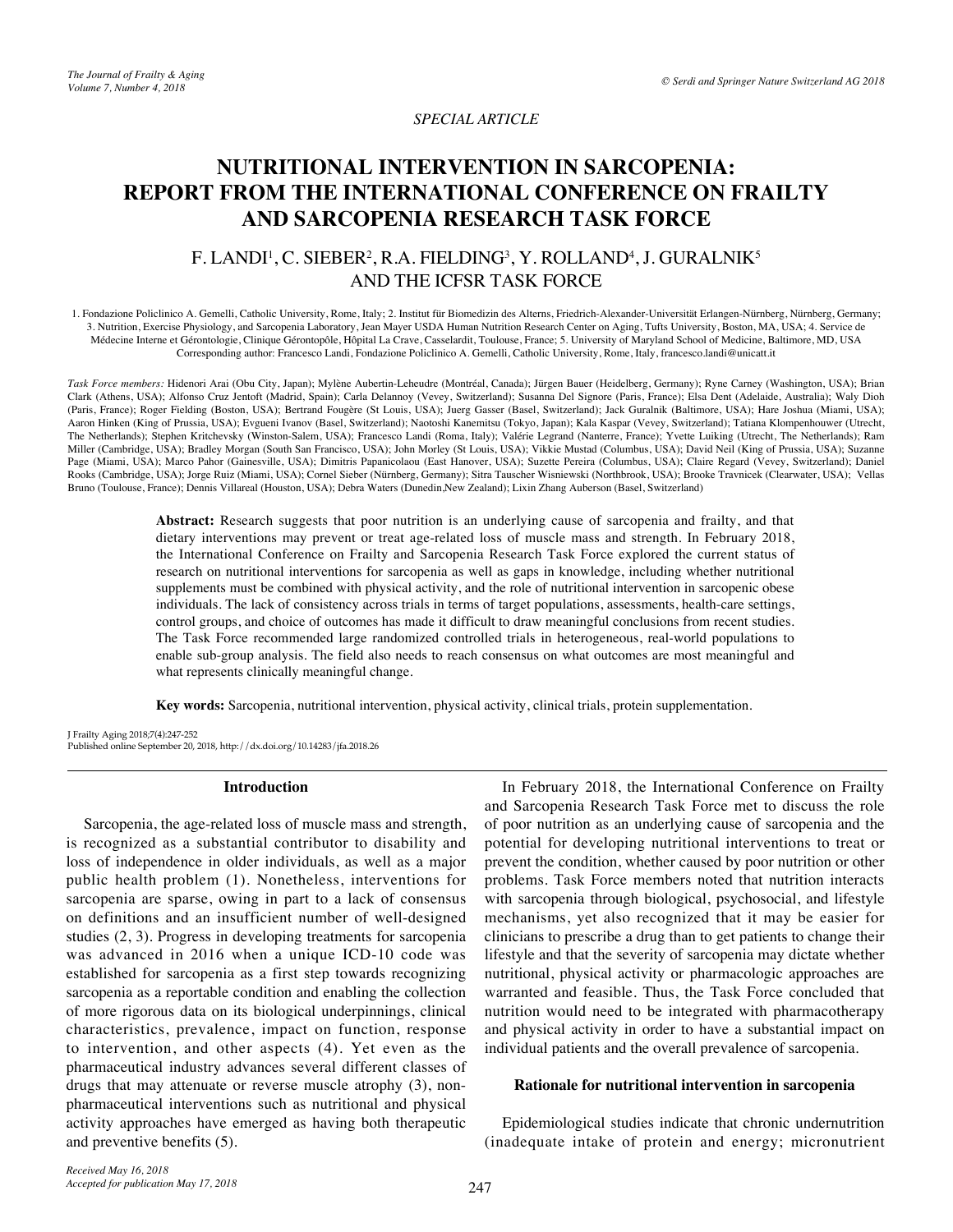deficiencies) contributes to both sarcopenia and frailty. The Third National Health and Nutrition Survey (NHANES III), a population-based cohort study, found that among older adults with sarcopenia, poor diet quality and physical inactivity were associated with a higher risk of mortality (6). Similarly, the Health ABC study of well-functioning, community-dwelling older adults found that low protein intake was associated with increased risk of mobility limitation (7). More recently, results from the Very Important Protein (VIP) survey in Italy suggest an association between protein intake and muscle mass and strength across ages (8).

Indeed, there is a linear relationship between nutritional status and functionality (9). A role for nutrition in the development of frailty was suggested by a pilot study of older adults seen by general practitioners in Germany. Two-thirds of patients in this cohort were determined to be frail or pre-frail, with 30% of frail and 15% of pre-frail individuals experiencing weight loss (10).

Diet quality is related to both sarcopenia and frailty, and nutritional intervention may be able to reduce their incidence (11). Different nutritional approaches have been studied, including supplemental protein, essential amino acids (EAAs), and oral nutritional supplements that combine protein, leucine, the leucine metabolite beta-hydroxy-beta-methylbutyrate (HMB), and vitamins (12). The rationale for supplementing protein in older adults is particularly strong. Older adults have higher protein requirements than do younger adults to maintain good health and functionality and enable recovery from illness (13). Multiple factors contribute to the higher protein needs of older adults, including their reduced anabolic response to protein intake and their elevated prevalence of inflammatory and catabolic conditions associated with aging (14, 15). Yet older adults tend to consume less protein in comparison to young adults (16).

In 2013, an international study group (PROT-AGE) established by the European Union Geriatric Medicine Society (EUGMS) and other scientific organizations published recommendations for dietary protein intake in healthy older adults. The study group concluded that older people not only need more protein than do younger adults, but that specific nutritional strategies – i.e., the protein source, addition of specific amino acids and other nutritional components, timing of intake, and incorporation of an exercise program -- need to be adopted to ensure optimal protein digestion and absorption (13).

Some studies have suggested that protein supplements may lead to a reduction in total energy intake (17). This may potentially be mitigated by supplementation of EAAs rather than by adding high-protein supplements to the diet (18). EAAs have been shown to stimulate muscle protein synthesis (19), although this effect may be blunted in older age (20). Leucine and/or HMB supplementation have also been proposed as an effective approach to improve strength and muscle mass in older adults due to their effects on muscle protein synthesis, yet

the studies have been somewhat inconsistent (21, 22).

#### **Evidence from past clinical studies**

Although not widely studied and appreciated, accumulating evidence indicates that poor skeletal muscle performance is critical in many diseases and conditions including sarcopenia, frailty, orthopedic disuse, muscle atrophy resulting from prolonged bed rest or immobility, neuromuscular diseases, and cachexia from cancer or other conditions (23). Nutrition and dietary studies have examined the role of protein, essential amino acids, leucine and the leucine metabolite HMB, citrulline, and omega-3 fatty acids with and without physical activity on muscle strength and function. Meanwhile, new drugs targeting sarcopenia are emerging from pharmaceutical companies, including compounds that affect muscle growth, neuromuscular contractile properties, and activators of mitochondrial biogenesis. Medicines approved for other conditions are also being studied. Combining pharmaceutical and lifestyle approaches will likely be needed to achieve necessary levels of effectiveness; however, much more research is needed to understand how nutrition interacts with drugs and other lifestyle interventions.

Marginal protein intake has been associated with loss of muscle mass in older adults (24), which increases the risk of developing sarcopenia and other chronic conditions that can lead to disability. In a 2017 meta-analysis of eight randomized clinical trials testing the effect of protein or amino acid supplementation on muscle mass and strength in healthy older adults, Tieland and colleagues found no evidence of a positive effect from either protein or amino acid supplementation on lean body mass, leg press strength, leg extension strength, or handgrip strength (25). Their conclusion suggested that these interventions may require concomitant nutritional or exercise intervention. However, other studies reached different conclusions. For example, the PROVIDE study in sarcopenic older adults showed that while a 13-week intervention with a specific oral nutritional supplement consisting of a leucineenriched protein and vitamin D but no physical activity component did not improve the primary outcomes -- handgrip strength and score on the Short Physical Performance Battery (SPPB) -- it did result in a significant improvement in chairstand time and appendicular muscle mass assessed with DXA (26). Moreover, another study with 6-month duration testing a nutritional supplement containing whey protein and vitamins D and E demonstrated significant improvement in measures of muscle mass, muscle strength, and anabolic markers such as IGF-1 and IL-2 in sarcopenic older adults (27).

Another study with a six-month duration, VIVE-2, tested a combined intervention of physical activity with or without a daily nutritional supplement of whey protein and vitamin D in mobility-limited older adults. This study showed no significant difference in walking speed or SPPB using combined nutritional and physical activity approach (28). However, a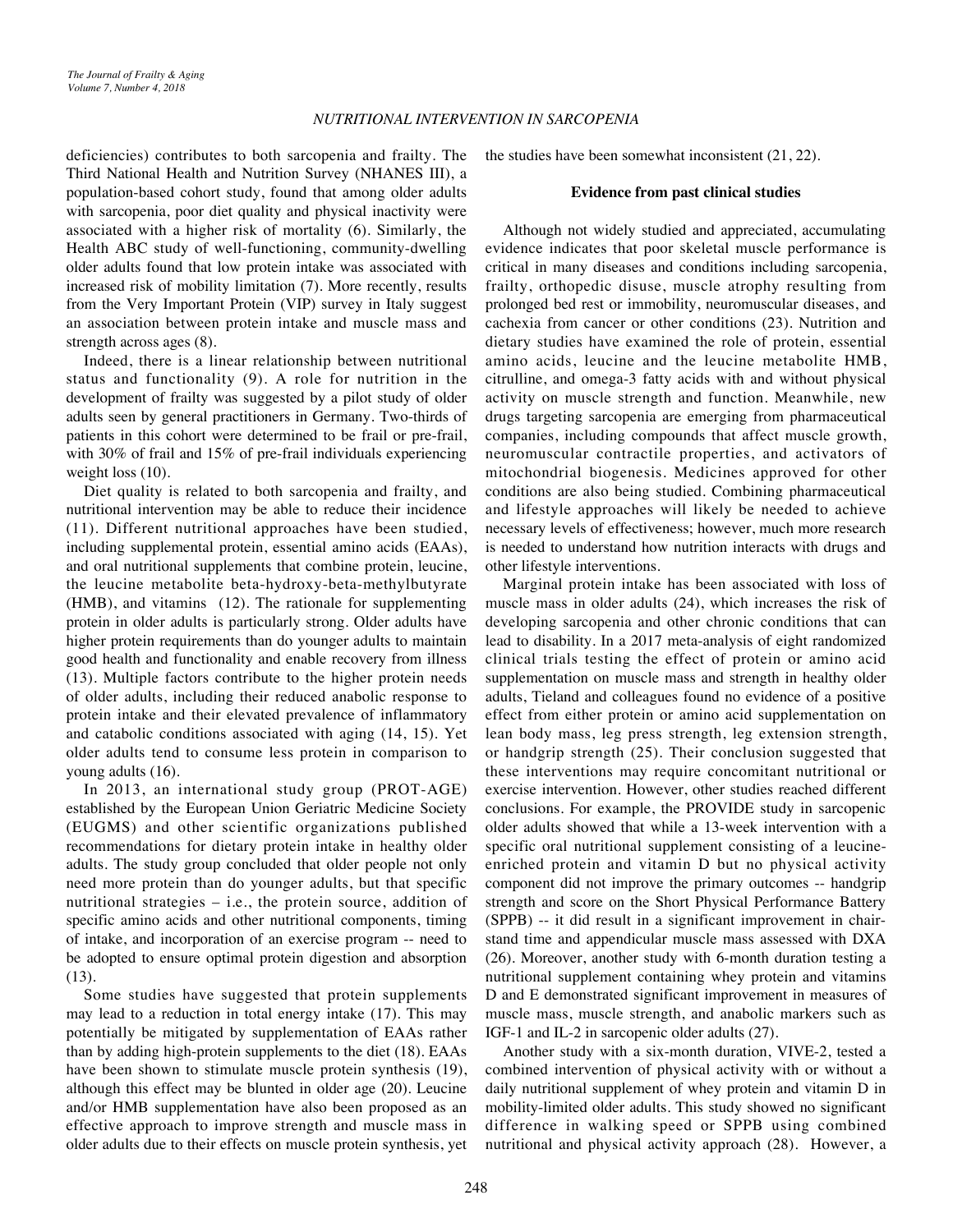significant reduction in intramuscular fat and increase in normal density muscle was observed with the nutritional supplement (29, 30).

Sarcopenia and functional decline are exacerbated with prolonged inactivity, especially in the elderly. For example, healthy elderly lost 9% of leg mass after only 10 days of bed rest (31), while young people lost only 2% of leg mass after 28 days of bed rest. In a study of older individuals restricted to bed rest for 10 days, Ferrando and colleagues showed that increasing protein intake by EAA supplementation appeared to help restore protein metabolism and synthesis, and degradation flux (32). This study supported calls for a higher recommended daily allowance of protein in older adults who are inactive.

Older adults may also have sarcopenia in combination with obesity, although studies report varying prevalence of sarcopenic obesity depending on the definition of sarcopenia used (33). Nutritional approaches to treating sarcopenic obesity must achieve a balance of gaining muscle mass while reducing fat mass. The few studies that have been done in this population suggest that complex interventions are required, which include, in addition to nutritional supplements, a focus on weight management and exercise (34).

Across these various populations, studies have confirmed a link between frailty, sarcopenia, and malnutrition, and provided a rationale for protein and nutritional intervention in sarcopenia. However, many questions remain. For example, it is unclear whether there is a role for a nutritional supplement alone or if it must be combined with physical activity; and the type of physical activity program is as complicated to define as the type of nutritional supplement. More research is also needed to better understand the role of nutritional intervention in sarcopenic obese older person. Many questions also remain about the appropriate time course for trials of nutritional interventions in sarcopenia. When trying to change distal outcomes such as walking ability, stair climbing, or chair rise time with a nutritional intervention in comparison to a drug or even an exercise program, the effects may be subtle and take longer than a typical 6-month trial.

## **Designing studies with nutritional interventions against sarcopenia**

Inconsistencies among recent nutritional interventions studies in sarcopenia make it difficult to integrate their findings into a consistent message about the efficacy of nutritional approaches. Table 1 summarizes five of these recent studies (12, 26, 28, 35, 36), comparing some of the key trial design features as well as the results. The table highlights the lack of consistency among studies in terms of target population, assessments, health-care settings, control group, duration, and choice of primary and secondary outcomes, making it difficult to draw conclusions about the relative merits of the different interventions. Only the NOURISH study included a costeffectiveness analysis, although this represents an important

aspect of any intervention for payers, clinicians, and patients (37).

Target population, healthcare setting, and inclusion/ exclusion criteria. All five studies enrolled older adults, either  $≥ 65$  years (12, 26, 35, 36) or  $≥ 70$  years (28). Participants were enrolled alternatively from community settings (12, 26, 28), rehabilitation units (36), or hospitals (35), and in a single country versus multiple countries. In addition, the inclusion and exclusion criteria varied widely. For example, the PROVIDE Study enrolled sarcopenic, primarily independent-living, non-malnourished older adults with SPPB scores between 4 and 9 and low skeletal muscle mass index (26); while the NOURISH Study enrolled malnourished Subjective Global Assessment (SGA) class B or C adults hospitalized for heart failure, acute myocardial infarction, pneumonia, or chronic obstructive pulmonary disease (35); and the VIVE2 study enrolled older adults with functional limitations but who were able to walk 400 meters in less than 15 minutes and had vitamin D insufficiency (28). Three of the studies excluded individuals with low Mini-Mental State Examination (MMSE) scores, yet the cut-offs varied from  $\langle 20 \rangle$  to  $\langle 25 \rangle$ . Exclusions for various comorbid conditions also varied substantially among studies.

#### *Types of assessment*

Studies used varying functional assessments such as SPPB, hand-grip strength, gait speed, and different measures of leg extension strength and power. Measures of muscle quality also varied substantially. PROVIDE, for example used bioelectric impedance analysis to determine skeletal muscle index, while SDM, Cramer, and VIVE2 used DXA to measure alternatively relative muscle mass (36), skeletal mass index (12), or wholebody and regional fat and muscle mass (30). Even DXA measurement varied among studies, which used either lunar and Hologic machines (38).

#### *Type and duration of intervention*

Table 1 summarizes the interventions tested in each study as well as the composition of the placebo provided to the control group. Trial duration ranged from 12 weeks to 24 weeks with the exception of the NOURISH study, which lasted for the length of the hospital stay plus 90 days.

#### *Outcomes*

Results of the studies are also summarized in Table 1. The primary endpoint was met only in the SDM study, where supplementation with protein, EAAs, and Vitamin D resulted in a significant increase in fat-free mass compared to the control group that received placebo with an isocaloric amount of maltodextrin. Handgrip strength was also significantly increased in the supplement group. Participants in most of the studies improved regardless of whether they received the active versus control intervention.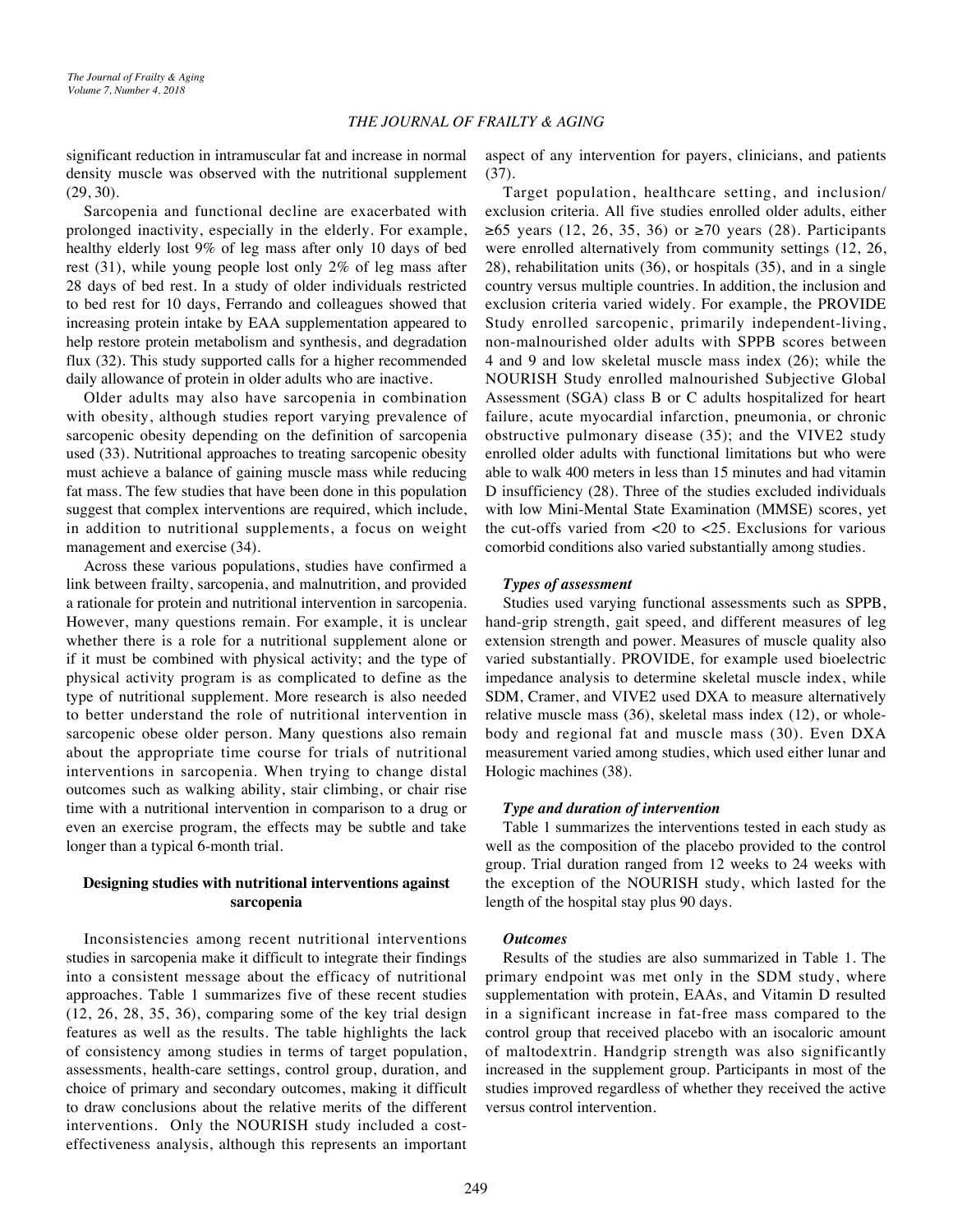#### *NUTRITIONAL INTERVENTION IN SARCOPENIA*

#### **Table 1**

#### Comparison of Nutrition Trials in Sarcopenia

| <b>Study</b>   | <b>Target Population</b>                                         | <b>Healthcare</b><br><b>Setting</b> | <b>Intervention</b> (total<br>per day)                                                                                | Control (per day)                                        | <b>Duration</b>               | <b>Outcome Assessments</b>                                                                                                                                                                                                         | <b>Results</b>                                                                                                                                                                                                                                 |
|----------------|------------------------------------------------------------------|-------------------------------------|-----------------------------------------------------------------------------------------------------------------------|----------------------------------------------------------|-------------------------------|------------------------------------------------------------------------------------------------------------------------------------------------------------------------------------------------------------------------------------|------------------------------------------------------------------------------------------------------------------------------------------------------------------------------------------------------------------------------------------------|
| PROVIDE (26)   | independent-living<br>older adults with<br>sarcopenia            | community                           | 40 g whey protein, 6<br>g leucine, 6 g fat, 18 g<br>carbohydrates, 1600 IU<br>vitamin D, vitamins,<br>minerals, fiber | isocaloric product with<br>any protein                   | 13 weeks                      | primary: handgrip<br>strength, SPPB<br>secondary: chair-stand,<br>gait speed, balance,<br><b>SMI</b>                                                                                                                               | Handgrip strength and<br>SPPB improved in both<br>groups without signi-<br>ficant between-group<br>differences.<br>Active group gained<br>more appendicular<br>muscle mass than<br>control group $(p=.045)$                                    |
| NOURISH (35)   | malnourished and<br>hospitalized adults                          | hospital                            | 700 kcal, 40 g protein,<br>22 g fat, 88 g carbohy-<br>drate, 3 g CaHMB, 320<br>IU vitamin D                           | 96 kcal, 24 g carbohy-<br>drate, 20 mg vitamin C         | hospital stay<br>plus 90 days | primary: 90-day post<br>discharge incidence of<br>death and non-elective<br>readmission<br>secondary: 30- and<br>60-day post discharge<br>incidence of death and<br>readmission, length of<br>stay, SGA class, body<br>weight, ADL | primary composite en-<br>dpoint similar between<br>two groups.<br>HP-HMB group had<br>signficant higher odds<br>of achieving better nu-<br>tritional status at day 90<br>and significant increase<br>in body weight at days<br>30, 60, and 90. |
| SDM(36)        | sarcopenic older<br>subject                                      | rehabilitation<br>unit              | 22 g whey protein, 10.8<br>g EAAs including 4 g<br>leucine, 100 IU vitamin<br>D, Physical activity                    | placebo with isocaloric<br>amount of maltodextrin        | 12 weeks                      | primary: fat free mass<br>secondary: fat mass,<br>muscle strength, QOL,<br>IGF-1, CRP, ADL                                                                                                                                         | supplement group had<br>significant increase<br>in fat-free mass and<br>handgrip strength<br>(p<0.001)                                                                                                                                         |
| Cramer $(12)$  | malnourished and<br>sarcopenic men and<br>women                  | community                           | 40 g protein, 72 g car-<br>bohydrate, 3 g CaHMB,<br>998 IU vitamin D3                                                 | 28 g protein, 88 g<br>carbohydrate, 294 IU<br>vitamin D3 | 24 weeks                      | primary: leg strength<br>(isokinetic peak torque)<br>secondary: weight, leg<br>muscle mass, tested<br>leg muscle mass, grip<br>strength, gait speed,<br>product compliance                                                         | Both ONS groups<br>improved PT, MQ, grip<br>strength, and gait speed<br>from baseline with no<br>treatment differences                                                                                                                         |
| <b>VIVE228</b> | older adults with mobi-<br>lity limitations and low<br>vitamin D | community                           | 150 kcal, 20 g. whey<br>protein, 800 IU vitamin<br>D, 350 mg calcium,<br>vitamins and minerals,<br>physical activity  | placebo of non-nutri-<br>tion drink (30 kcal)            | 24 weeks                      | primary: 400 m walk<br>test (expressed as<br>average gait speed)<br>secondary: change in<br>400 m walk time, SPPB<br>score                                                                                                         | both groups showed<br>improvement in gait<br>speed with no signifi-<br>cant differences                                                                                                                                                        |

#### **Going forward**

Applying the lessons learned from these and other previous studies, including the landmark Lifestyle Interventions and Independence For Elders (LIFE) study (39), the Sarcopenia and Physical fRailty IN older people: multi-componenT Treatment strategies" (SPRINTT) study was launched under the umbrella of the Innovative Medicines Initiative-Joint Undertaking (IMI-JU 11561) in 2014, and has recently completed enrollment of 1500 community-dwelling participants aged 70 years and older who are deemed to be at high risk of experiencing mobility disability (40). Eighty researchers from 11 countries are conducting the Phase III randomized controlled trial, which is aimed at preventing mobility disability with a multi-component intervention (MCI) consisting of long-term structured physical activity, personalized nutritional counseling and dietary intervention, and information and communications technology (ICT) intervention. The control group will receive a healthy aging lifestyle education (HALE) program. In designing the SPRINTT trial, researchers proposed a novel operationalization of physical frailty, recognizing sarcopenia as its central biological substrate (41), which should enable identification of a precise target population with unmet medical needs. In addition to evaluating the effectiveness of the multicomponent intervention, the trial also aims to identify and validate diagnostic and prognostic biomarkers for physical frailty related to sarcopenia. The researchers worked closely with the European Medicines Agency (EMA) to develop the study and received EMA's endorsement of the eligibility criteria and statistical approach and acknowledgment of the rationale driving selection of the target population. The EMA also endorsed the concept of physical frailty related to sarcopenia as a loss of function rather than a set of concomitant disease states, and therefore accepted the incident inability to complete the 400-meter walk test as the primary outcome. EMA has also indicated that if this trial demonstrates benefits in a certain population, they would consider issuing recommendations for industry.

The nutritional intervention component of the SPRINTT will include both an individual nutritional assessment and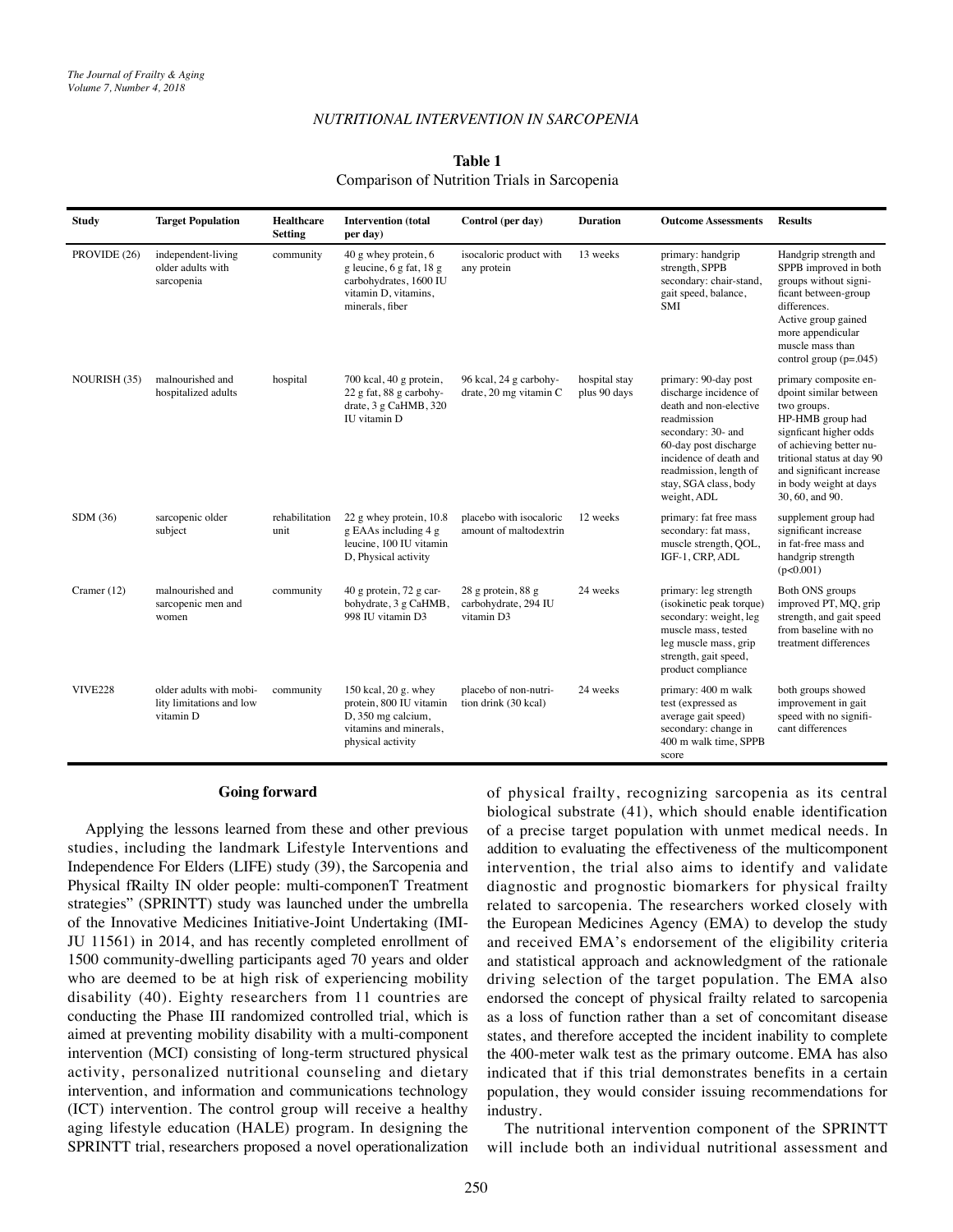#### *THE JOURNAL OF FRAILTY & AGING*

personalized dietary recommendations, aimed at providing an adequate caloric intake with the appropriate nutrients delivered at the optimal time based on the individual's age, sex, health status, physical activity level, and comorbidities. The intervention will be delivered for a minimum of 24 months up to a maximum of 36 months. However, while SPRINTT is an important trial, it will be impossible to pull apart the independent effects of exercise and nutritional approaches to combat sarcopenia. Moreover, the nutrition approach is not standardized, which will make it difficult to make definitive statements about the effectiveness of specific nutritional interventions. SPRINTT will be unable to assess the benefits of nutrition on the maintenance of mobility in people with nonphysical frailty related to sarcopenia. To understand the effects of nutrition on functional outcomes, trials with different designs will be needed.

#### **Conclusions**

The studies conducted so far provide clear evidence that large randomized controlled trials in heterogeneous populations are necessary to quantify in real-world populations the clinical benefit of nutrition on different clinical outcomes, with and without exercise. They also suggest the need to target populations with sarcopenia secondary to undernutrition for nutritional trials. Body mass index can be used for screening but is not a proxy for malnutrition. Subgroups need to be identified at the beginning of a study, i.e., malnourished versus normally nourished, inactive versus active, as well as those with specific conditions such has hip fracture, diabetes, COPD, and obesity (23).

Consensus is also needed on which outcomes are most meaningful and what represents a clinically meaningful change. Regulators have expressed support for including patientreported outcomes (PROs) in trials because of their focus on clinical meaningfulness. PROs exist to assess the importance of functional improvement to patients, yet no PRO is currently available for malnutrition. A mix of qualitative and quantitative measures that assess both function and independence would be useful. The Task Force could participate in the development of a core battery of measurements to be used in all clinical sarcopenia trials. If trials were conducted in a more standardized way with standard assessments, pooling of data might provide the power necessary to analyze results in subpopulations.

The Task Force split on the question of whether sufficient evidence exists to include nutritional intervention in clinical practice. This will require trials that are convincing enough to be explained easily to patients. While there are substantial data on the benefits of supplemental protein, other nutrients need to be evaluated and studied in more depth. Studies are also needed to demonstrate the benefits of diet versus supplements, nutrition alone versus nutrition in combination with exercise, what kind of exercise is best, and how exercise and supplementation

impact total food intake. Despite these limitations of available evidence, there was broad support from the Task Force for improving educational approaches that focus on prevention of sarcopenia through improved nutrition.

*Conflicts of interest:* JG has consulted for Viking Pharmaceuticals, Pluristem, Boehringer-Ingleheim, and Ammonett Pharma. YR - PRESAGE Study – ANR alia Co-Funding National Research Agency and Lactalis, Consulting fees with Nestlé

*Acknowledgements:* The authors thank Lisa Bain for assistance in preparing this manuscript.

#### **References**

- 1. Beaudart C, Rizzoli R, Bruyere O, Reginster JY, Biver E. Sarcopenia: burden and challenges for public health. Arch Public Health. 2014;72(1):45.
- 2. Cruz-Jentoft AJ, Landi F, Schneider SM, Zuniga C, Arai H, Boirie Y, et al. Prevalence of and interventions for sarcopenia in ageing adults: a systematic review. Report of the International Sarcopenia Initiative (EWGSOP and IWGS). Age Ageing. 2014;43(6):748-59.
- 3. Cesari M, Fielding R, Benichou O, Bernabei R, Bhasin S, Guralnik JM, et al. Pharmacological Interventions in Frailty and Sarcopenia: Report by the International Conference on Frailty and Sarcopenia Research Task Force. J Frailty Aging. 2015;4(3):114-20.
- 4. Vellas B, Fielding RA, Bens C, Bernabei R, Cawthon PM, Cederholm T, et al. Implications of ICD-10 for Sarcopenia Clinical Practice and Clinical Trials: Report by the International Conference on Frailty and Sarcopenia Research Task Force. J Frailty Aging. 2018;7(1):2-9.
- 5. Beaudart C, Dawson A, Shaw SC, Harvey NC, Kanis JA, Binkley N, et al. Nutrition and physical activity in the prevention and treatment of sarcopenia: systematic review. Osteoporos Int. 2017;28(6):1817-33.
- 6. Brown JC, Harhay MO, Harhay MN. Physical activity, diet quality, and mortality among sarcopenic older adults. Aging Clin Exp Res. 2017;29(2):257-63.
- 7. Houston DK, Tooze JA, Garcia K, Visser M, Rubin S, Harris TB, et al. Protein Intake and Mobility Limitation in Community-Dwelling Older Adults: the Health ABC Study. J Am Geriatr Soc. 2017;65(8):1705-11.
- 8. Landi F, Calvani R, Tosato M, Martone AM, Picca A, Ortolani E, et al. Animal-Derived Protein Consumption Is Associated with Muscle Mass and Strength in Community-Dwellers: Results from the Milan EXPO Survey. J Nutr Health Aging. 2017;21(9):1050-6.
- 9. Kiesswetter E, Pohlhausen S, Uhlig K, Diekmann R, Lesser S, Heseker H, et al. Malnutrition is related to functional impairment in older adults receiving home care. J Nutr Health Aging. 2013;17(4):345-50.
- 10. Drey M, Wehr H, Wehr G, Uter W, Lang F, Rupprecht R, et al. The frailty syndrome in general practitioner care: a pilot study. Z Gerontol Geriatr. 2011;44(1):48-54.
- 11. Cruz-Jentoft AJ, Kiesswetter E, Drey M, Sieber CC. Nutrition, frailty, and sarcopenia. Aging Clin Exp Res. 2017;29(1):43-8.
- 12. Cramer JT, Cruz-Jentoft AJ, Landi F, Hickson M, Zamboni M, Pereira SL, et al. Impacts of High-Protein Oral Nutritional Supplements Among Malnourished Men and Women with Sarcopenia: A Multicenter, Randomized, Double-Blinded, Controlled Trial. J Am Med Dir Assoc. 2016;17(11):1044-55.
- 13. Bauer J, Biolo G, Cederholm T, Cesari M, Cruz-Jentoft AJ, Morley JE, et al. Evidence-based recommendations for optimal dietary protein intake in older people: a position paper from the PROT-AGE Study Group. J Am Med Dir Assoc. 2013;14(8):542-59.
- 14. Moore DR, Burd NA. Exercise intensity matters for both young and old muscles. J Physiol. 2009;587(3):511-2.
- 15. Walrand S, Guillet C, Salles J, Cano N, Boirie Y. Physiopathological mechanism of sarcopenia. Clin Geriatr Med. 2011;27(3):365-85.
- 16. Fulgoni VL, 3rd. Current protein intake in America: analysis of the National Health and Nutrition Examination Survey, 2003-2004. Am J Clin Nutr. 2008;87(5):1554S-7S.
- 17. Fiatarone MA, O'Neill EF, Ryan ND, Clements KM, Solares GR, Nelson ME, et al. Exercise training and nutritional supplementation for physical frailty in very elderly people. N Engl J Med. 1994;330(25):1769-75.
- 18. Volpi E, Kobayashi H, Sheffield-Moore M, Mittendorfer B, Wolfe RR. Essential amino acids are primarily responsible for the amino acid stimulation of muscle protein anabolism in healthy elderly adults. Am J Clin Nutr. 2003;78(2):250-8.
- 19. Volpi E, Mittendorfer B, Wolf SE, Wolfe RR. Oral amino acids stimulate muscle protein anabolism in the elderly despite higher first-pass splanchnic extraction. Am J Physiol. 1999;277(3 Pt 1):E513-20.
- 20. Timmerman KL, Volpi E. Amino acid metabolism and regulatory effects in aging. Curr Opin Clin Nutr Metab Care. 2008;11(1):45-9.